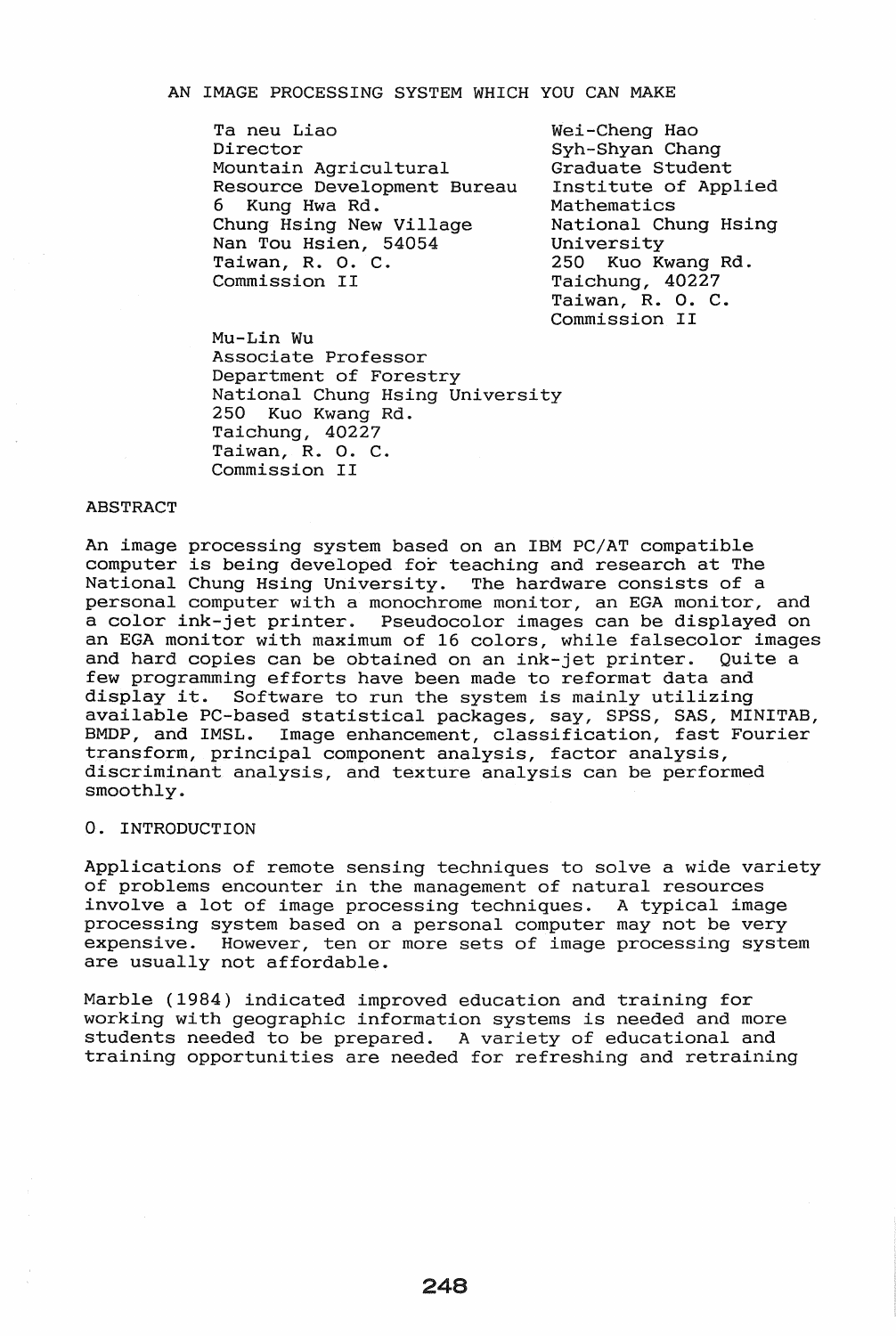those in the field and for training potential users of the technology. It is also true in remote sensing.

An image processing system implemented in remote sensing would be highly desirable to have the ability to perform image enhancement, classification, principal component analysis, factor analysis, discriminant analysis, fast Fourier transform, and texture analysis. Color display and color hard copies are two basic functions of this type of systems. Its price will be so low that as many sets of systems as desired can be purchased. Those commercial statistical packages, either personal computer based or mainframe based, would be implemented to perform the major functions of an image processing system. Only minimum programming efforts are required. Special techniques to take care the image processor will not be necessary. This type of image processing system does exist and can be made easily.

The objective of this paper was to develop a very low cost personal-computer-based image processing system for teaching, training, and research.

# 1. HARDWARE SYSTEM

# 1.1 Computer System

The IBM PC/XT or AT would be a nice host computer. However, a compatible one is usually less expensive.  $640$  K bytes of random access memory (RAM) and a hard disk are desirable. A math access memory (RAM) and a hard disk are desirable. co-processor is not required but would enhance system performance. The IBM enhanced graphic adapter (EGA) and monitor are required to display images in color. monochrome monitor used to display Chinese characters in Chinese word processing is convenient but not necessary.

## 1.2 On-line Storage

A 20 megabyte hard disk would be sufficient for on-line storage. Optical diskettes as many as 800 megabytes are available on the market. In addition, a 9-track tape drive is useful to backup In addition, a 9-track tape drive is useful to backup and archive data from a personal computer and bridges communication between personal computers and mainframes.

1.3 Input and Output Devices

One floppy disk drive is enough to input data into a computer. Two drives would be more convenient. Image data stored on a 9-track tape can be directly input into a personal computer if a 9-track tape drive is available.

An EGA monitor is handy for displaying raw and processed images in 16 colors with 640-by-350 resolution. A color ink-jet printer makes a color hard copy which is not only good for training area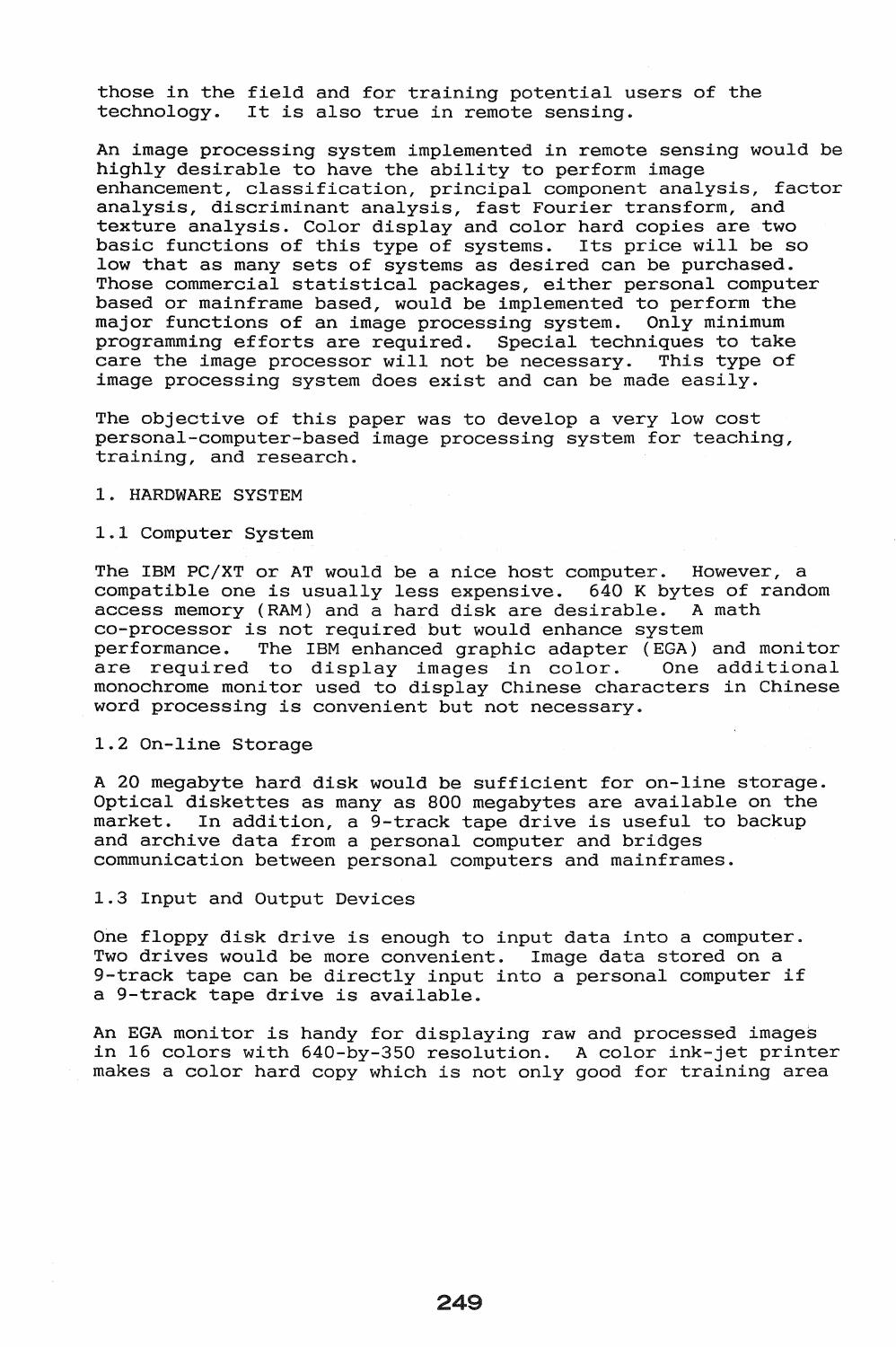selection but also a more informative final output. A desktop laser printer provides a high quality black and white output with 300 dots-per-inch resolution.

## 1.4 Interface with Mainframe

A personal computer serving as a terminal of a mainframe requires an interface card, say, RS-232-C. One set of MODEM is needed if communication by way of telephone lines. In this case, a personal computer can take advantages of all resources available on a mainframe, both software and hardware.

## 2. SOFTWARE SYSTEM

## 2.1 Operating System

Disk operating system version 3.20 or higher by IBM and Microsoft, Inc. can be used.

## 2.2 Data Reformat

Digital imagery acquired by LANDSAT, SPOT, and airborne multispectral scanner (MSS) is stored in different format. The ORSER remote sensing analysis system converts imagery data into band-interleaved-by-line (BIL) format as the first step of image analysis (Turner et aI, 1982). Commercial statistical packages, namely, BMDP (Dixon, 1983), SPSS (Norusis, 1986, 1987), MINITAB (Ryan et aI, 1976), SAS (SAS Institute Inc., 1982a, 1982b), process data which is similar to band-interleaved-by-pixel (BIP) format. Image data converted into BIP format with one space between two data values is the single step of data reformat process so that they can be analyzed by commercial statistical packages, either on a personal computer or on mainframes.

# 2.3 Display and Hard Copy

An EGA monitor can display an image with maximum of 16 colors each time. Only pseudocolor images can be shown. In remote sensing, an image usually consists of several channels. Each time only one single channel can be displayed. The norm of time only one single channel can be displayed. multiple channels is calculated using statistical packages. Then, this norm can be displayed as an integrated information of these channels.

The gray value of a pixel is in the range of 0 to 255. However, only 16 colors can be displayed on an EGA monitor. It is<br>necessary to resample these gray values into 0 to 15. The RECODE necessary to resample these gray values into 0 to 15. command in the SPSS package takes care this process easily. An image is resampled into 0 to 15 with almost flatten histogram. Then, it is displayed with histogram equalization such that more information contents will be shown. The two BASIC commands SCREEN 9 and PSET, are critical components of the display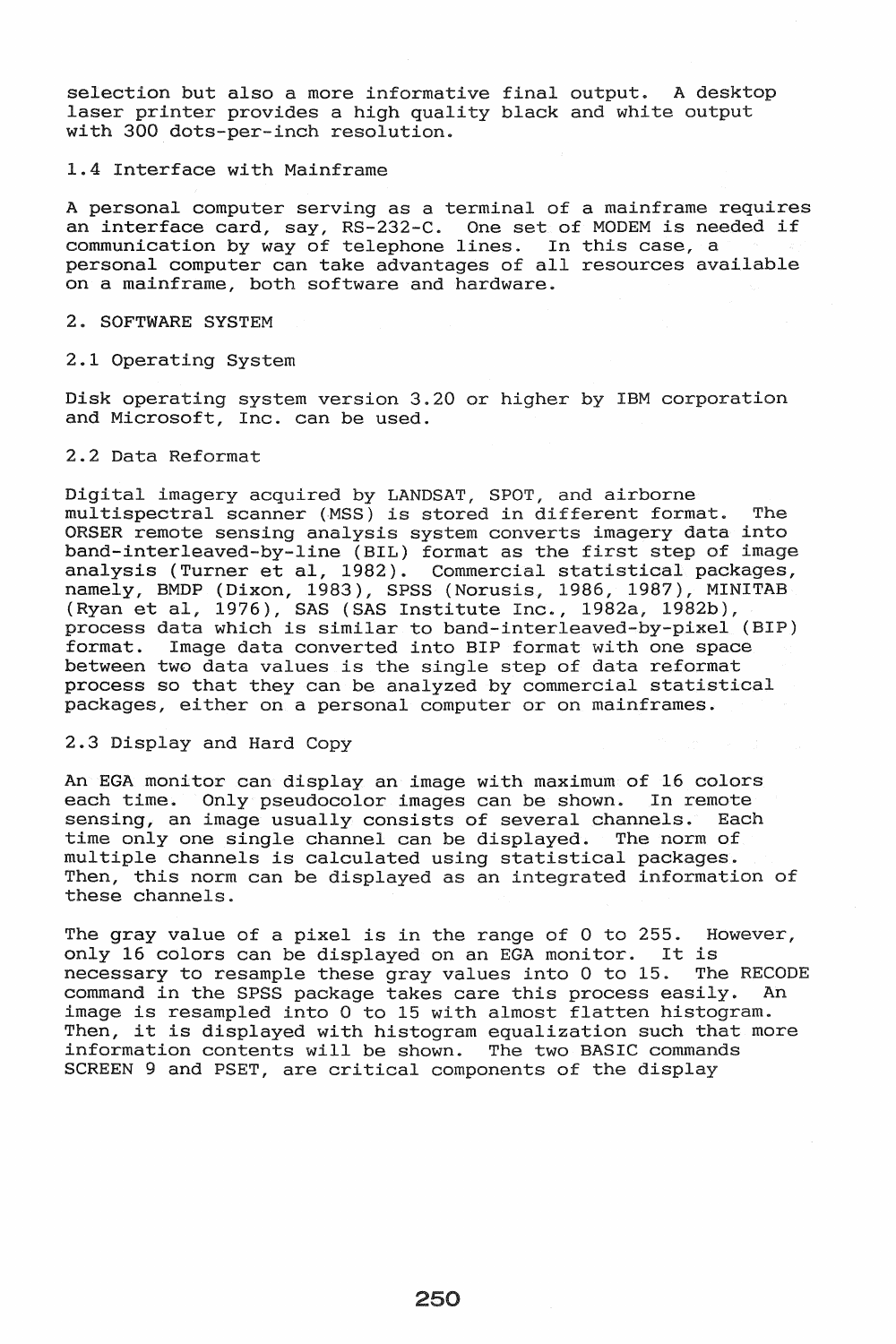### program.

Color hard copies can be obtained on a color ink-jet printer. A cheap printer such as Canon PJ-l080A only provides eight different colors. Yellow, magenta, and cyan transparencies are printed from three different channels with half-toning technique. A falsecolor hard copy can be produced as an overlay of three separate transparencies. A falsecolor hard copy, thus, looks more like a true color image than a paper color hard copy.

A black and white hard copy provided by a desktop laser printer with 300 dots-per-inch resolution is much better than that printed by a dot matrix printer. Half-toning technique has been applied to create a series of pattern defined by a 7-by-7 window. These patterns are quite enough for printing an image with 256 gray values. Images as large as 6000-by-6000 pixels can be produced. The histogram equalization is usually performed The histogram equalization is usually performed beforehand in order to have better hard copies.

## 2.4 Statistical Package

Any statistical package can be used to take care image processing<br>tasks. These commercial statistical packages did not intend to These commercial statistical packages did not intend to provide functions for image processing. Fortunately, a lot of functions can be utilized to process an image. Although PC-based functions can be utilized to process an image. statistical packages are more convenient but they usually don't provide 100% of functions as their counterparts on mainframes. No single package can take care all functions required for image processing. This paper implemented BMDP and SPSS a lot. Selection of statistical packages is simply a matter of personal choice.

# 3. IMAGE PROCESSING

Using statistical packages to process images requires certain amount of modification of a given technique applied. This paper emphasizes these modified procedures rather than showing theory of each image processing technique.

# 3.1 Basic Statistical Information

Statistical information of an image calculated by a statistical package provides basic information for further analysis and display. Mean, standard deviation, variance, covariance, histogram, and scatter plots of any two channels are typical statistical outputs too.

# 3.2 Unsupervised Image Classification

Clustering is a typical unsupervised image classification algorithm. A raw image can be classified by clustering in order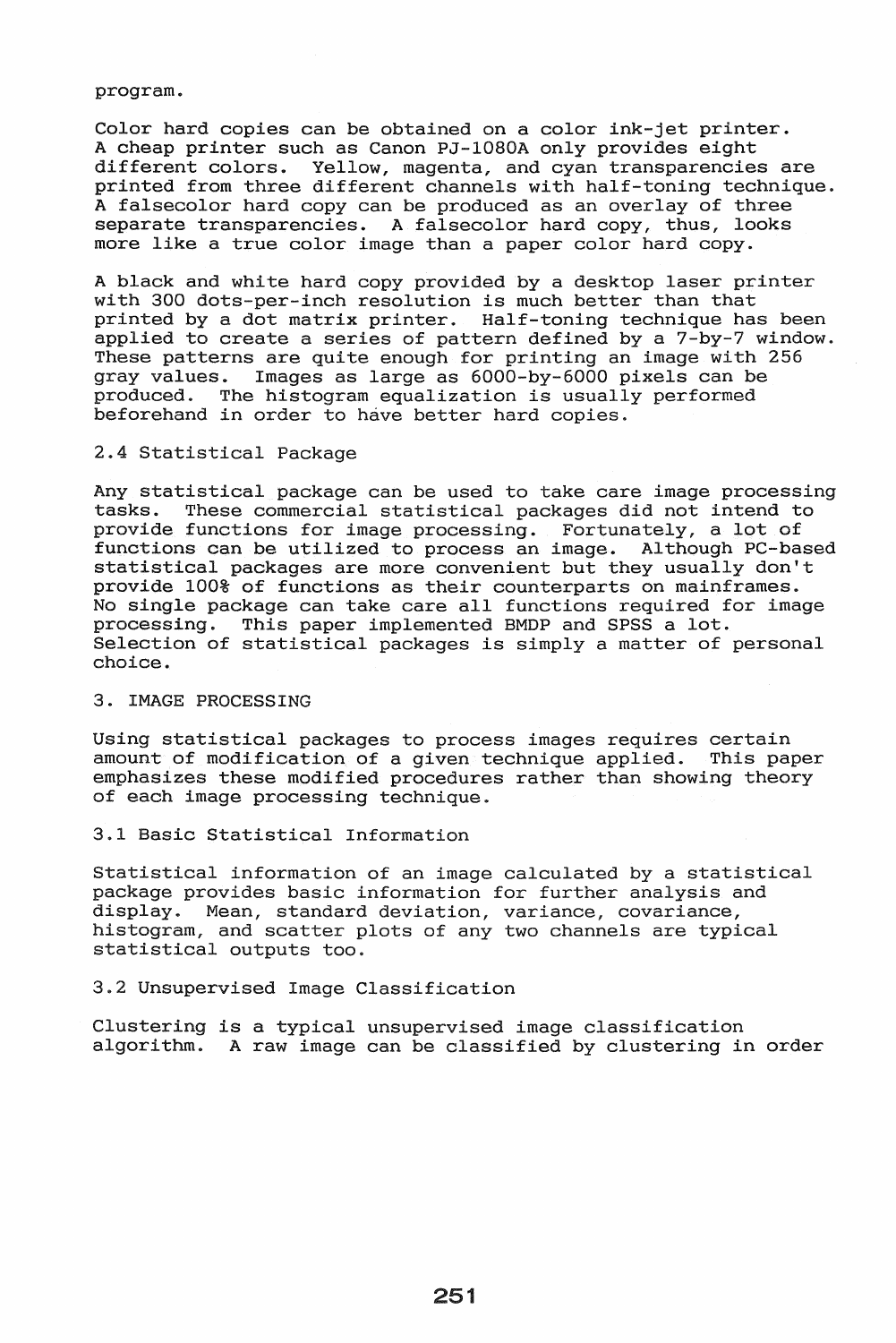to get an overview on an EGA monitor. The PKM program of BMDP performs K-means clustering. The "/PRINT MEMBER." control statement should be indicated in the program. Thus, cluster membership will show on the output file. A word processor is implemented to retain these cluster members only. To display implemented to retain these cluster members only. them on an EGA monitor the number of clusters can not exceed 16.

The QUICK CLUSTER procedure of the SPSS/PC+ (Norusis, 1986) which performs agglomerative hierarchical clustering is very powerful in dealing with a large data set. The following command provides an 8-clusters output for the green channel.

QUICK CLUSTER GREEN/CRITERIA=CLUSTER(8).

The CLUSTER procedure of SAS does clustering hierarchically, while the FASTCLUS finds disjoint clusters of pixels using a K-means method (SAS Institute, Inc. 1982a).

3.3 Supervised Image Classification

Supervised image classification required statistics obtained from these training samples. A program written in BASIC is used to extract rectangle training areas. Then their statistics can be calculated. Mean and standard deviation are needed in the parallelepiped classification algorithm (PPD). The PPD algorithm requires all classified classes have their own lowest and highest<br>gray values. The lowest gray value of a given class is obtained The lowest gray value of a given class is obtained by subtracting two units of standard deviation from its mean, while the highest value is calculated by adding two units of standard deviation to its mean. The following RECODE procedure of SPSS/PC+ does PPD classification on a given channel, say, green.

> SET RESULTS="GREENPPD.CLS". RECODE GREEN (LO THRU 50=0) (51 THRU 100=1) (101 THRU 150=2) (151 THRU 200=3) (201 THRU HI=4). WRITE VAR=GREEN ..

The output file "GREENPPD.CLS" is ready for displaying on a monitor and making hard copies.

3.4 Image Enhancement

3.4.1 Histogram Equalization

Histogram equalization is needed if an image is displayed on a monitor or hard copies to be made. If eight class intervals (or eight colors) are going to be displayed, then each class (or color) should consist of 12.5% of total pixels. Any type of color) should consist of  $12.5$ % of total pixels. FREQUENCIES procedure provided by statistical packages clearly indicates threshold values for these eight classes. The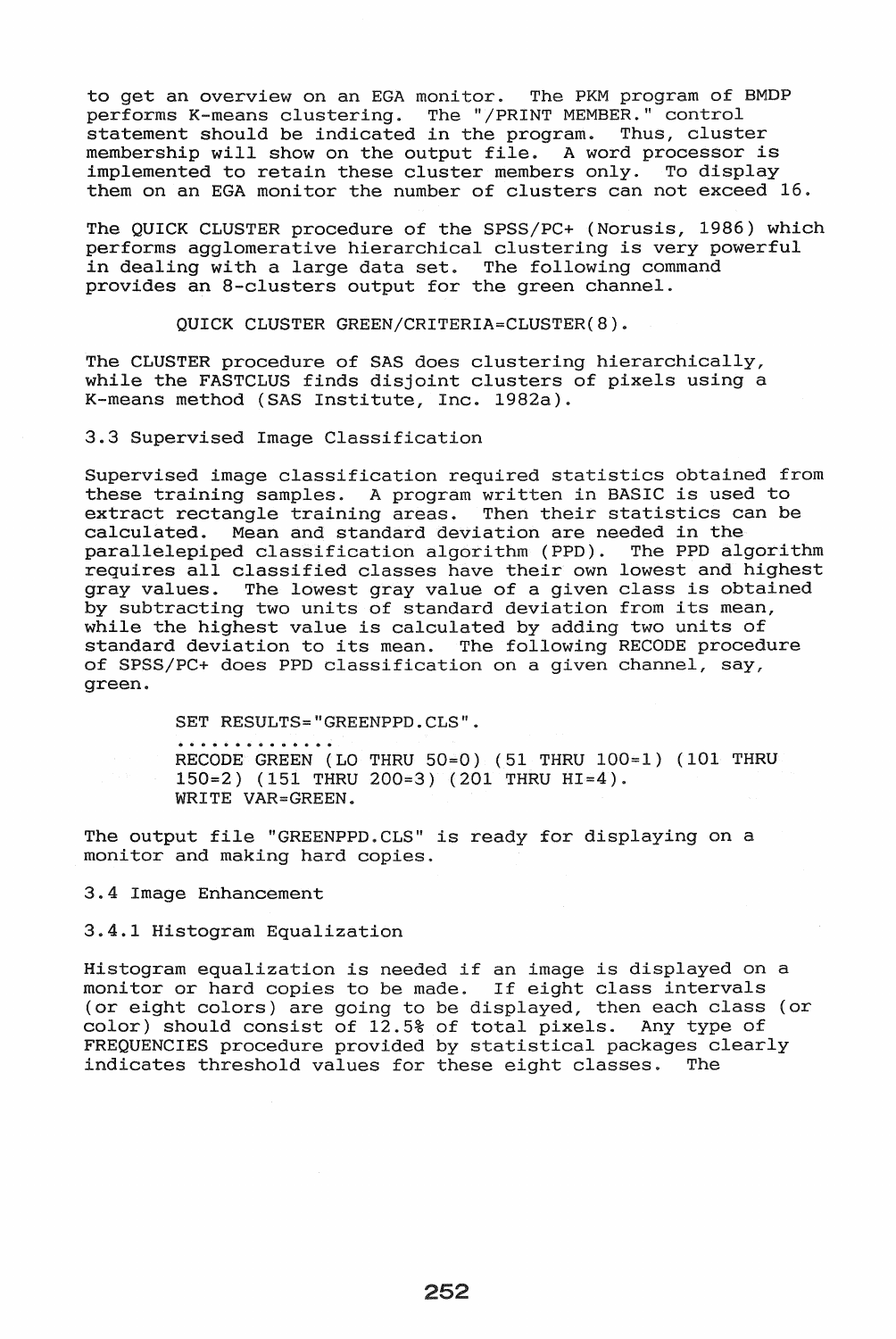RECODE procedure of SPSS is implemented to recode every pixel into one of eight classes. The recoded image then has flatten histogram.

3.4.2 Linear Contrast Enhancement

It is assumed that output gray values are in the range from 0 to 255. Linear contrast enhancement reassigns new gray value to every pixel using the following equation.

New Gray Value=(Gray value - Minimum)/(Maximum - Minimum)x255.

The following procedure takes care the same enhancement.

COMPUTE NGL= $(GL - MIN)/(MAX - MIN) * 255$ .

3.4.3 Ratio of Channels

Illumination differences such as sunlight and shadow can be removed by taking ratio of two channels. Special procedure should be taken to ensure the gray value in denominator is not zero.

> COMPUTE RATIO=GREEN/RED. COMPUTE RATIOl=(GREEN-RED)/(GREEN+RED).

The above two statements perform ratio of green and red channels and ratio of the difference of green and red channels to their sum.

3.4.4 Vegetation Index

Vegetation indices are useful in biomass estimation. Two useful indices derived from LANDSAT MSS data are given by

 $TVI1=Square$   $Root((BAND7-BAND5)/(BAND7+BAND5)+0.5)$ ,  $TVI2 = Square Root((BAND6-BAND5)/(BAND6-BAND5)+0.5)$ .

The corresponding SPSS commands can be written as

COMPUTE TVI1=SORT((BAND7-BAND5)/(BAND7+BAND5)+ $0.5$ ). COMPUTE TVI2=SQRT((BAND6-BAND5)/(BAND6+BAND5)+ $0.5$ ).

3.5 Principal Component Transformation

A principal component transformation consists of four steps: (1) calculate variance-covariance matrix of a given image,

- (2) calculate eigenvalues and eigenvectors of the variancecovariance matrix,
- (3) multiply the image by the eigenvectors,
- (4) check if the transformed image is uncorrelated.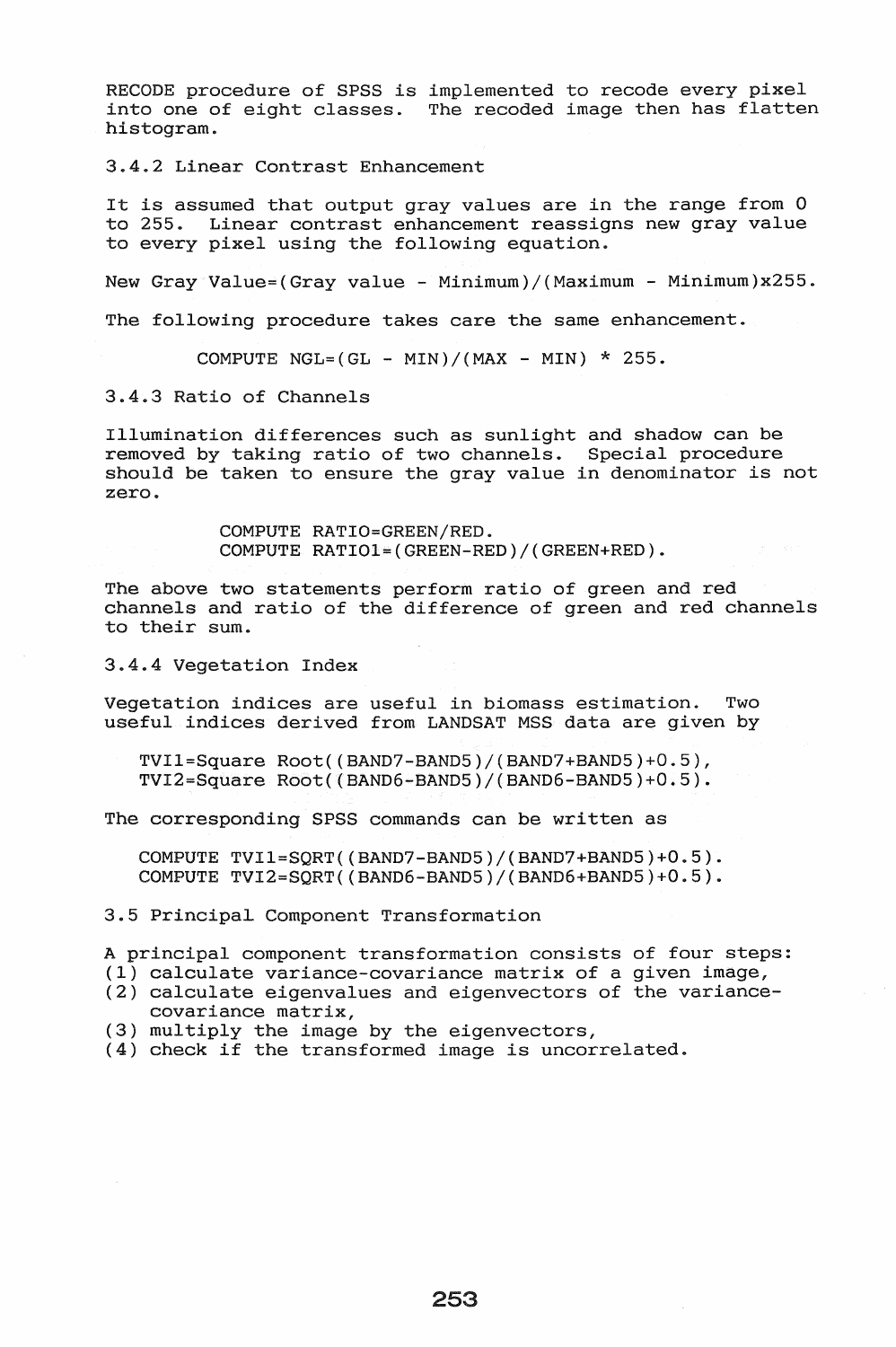3.5.1 Calculation of Variance-Covariance Matrix

Calculation of variances and covariances of a given image using statistical packages is very easy. If this image consists of four channels, the variance-covariance matrix has the dimension of 4 by 4.

3.5.2 Eigenvalue and Eigenvector

Eigenvalue and eigenvector problems require special packages such as IMSL (IMSL Inc., 1985), PC-MATLAB (The Mathworks Inc., 1985). A program written in FORTRAN can be implemented to calculate eigenvalues and eigenvectors using one subroutine in IMSL. The lower triangle of a variance-covariance matrix needs to be input only. Eigenvalues and eigenvectors can be obtained<br>right away. This program can be implemented on both PC and This program can be implemented on both PC and mainframes.

3.5.3 Image Transformation

A principal-component-transform image is obtained through the following equation.

 $Y = XT$ .

where X is the original image,  $T$  is the eigenvectors, Y is the transformed image. An image consists of four channels, say, blue, green, red, and infrared, and T has following elements

| t12  | t13 | t14  |
|------|-----|------|
| t22  | t23 | t24  |
| t32  | t33 | t34  |
| t:42 | t43 | t44. |
|      |     |      |

The following procedures perform the required transformation and produce a transformed image.

COMPUTE PC1=BLUE\*t11 + GREEN\*t21 + RED\*t31 +  $IR*t41$ . COMPUTE PC2=BLUE\*t12 + GREEN\*t22 + RED\*t32 + IR\*t42. COMPUTE PC3=BLUE\*t13 + GREEN\*t23 + RED\*t33 + IR\*t43. COMPUTE PC4=BLUE\*t14 + GREEN\*t24 + RED\*t34 + IR\*t44. WRITE VAR=PC1 PC2 PC3 PC4.

3.5.4 Correlation Check

It is necessary to check correlations of the transformed image. Correlations between any two principal component axes should be zero. The following command takes care this kind of check.

CORRELATION VAR=PC1 PC2 PC3 PC4.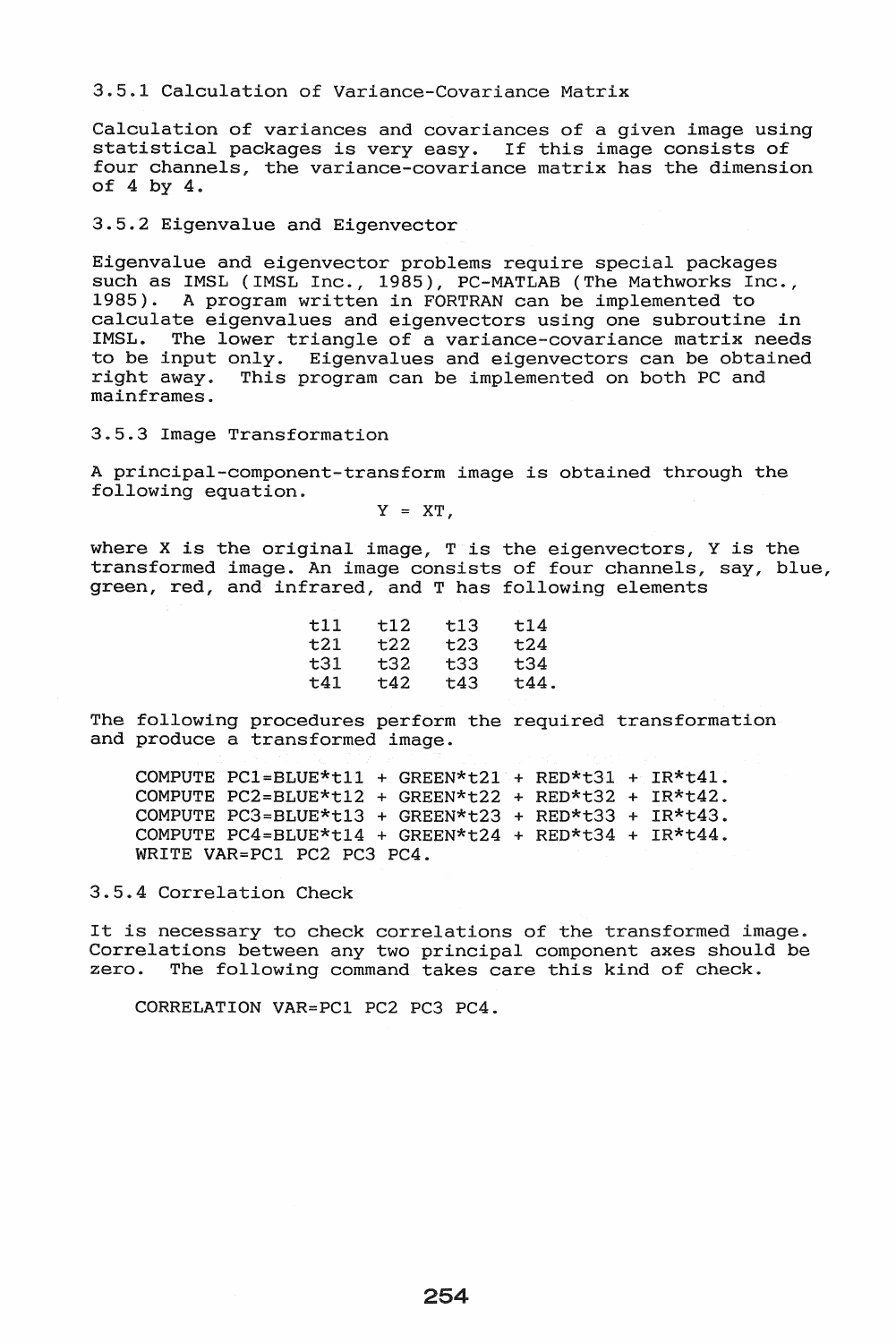3.6 Factor Analysis

The factor analysis is quite similar to the principal component analysis. When many channels are available, the factor analysis is useful in grouping them into some common factors. A data reduction process can be taken so that one common factor channel would be used instead of several channels. These common factors thus can be input into a discriminant analysis program for channel selection. The P4M program of BMDP, the FACTOR procedures of SAS and SPSS are suitable for factor analysis. Either whole image data set or its correlation matrix can be input into the FACTOR procedure in SPSS.

# 3.7 Discriminant Analysis

Discriminant analysis is very useful in solving problems of feature selection encountered in classifying an image with many channels. For a given number of classes to be classified, the optimal solution is to find the optimal number of channels and what kind of channels to be used (Wu, 1985).

The first step is simply to put all channels (or variables) together as shown in Sec. 2.2. The original channels, principal-component-transform channels, and textural channels all can be put into a discriminant-analysis program such as the DSCRIMINANT procedure of SPSS, the DISCRIM procedure of SAS, and the P7M program of BMDP. Usually training areas of known classes are analyzed by this program rather than the whole image data. The P7M program is very powerful.

3.8 Fast Fourier Transform and Texture Analysis

Both fast Fourier transform (FFT) and texture analysis are looking into an image in a spatial sense (Wu, 1986). A huge amount of computations are required if the FFT is performed on a personal computer. Our program written in FORTRAN took about 30 minutes to do FFT of a 64-by-64 image on the IBM PC/AT. The IMSL programs are quite powerful in doing fast Fourier<br>transform. The power spectrum is used to display, for The power spectrum is used to display, for classification, for discriminant analysis, and for making hard copies. Gonzalez and Wintz (1987, pp.108) provided a FORTRAN subroutine for computing the fast Fourier transform.

The fast Fourier transform of an image is one kind of texture analysis. Thus, the power spectrum can be used for texture analysis. Another texture analysis such as statistical texture analysis (Wu, 1985) can be performed but a little of programming is needed.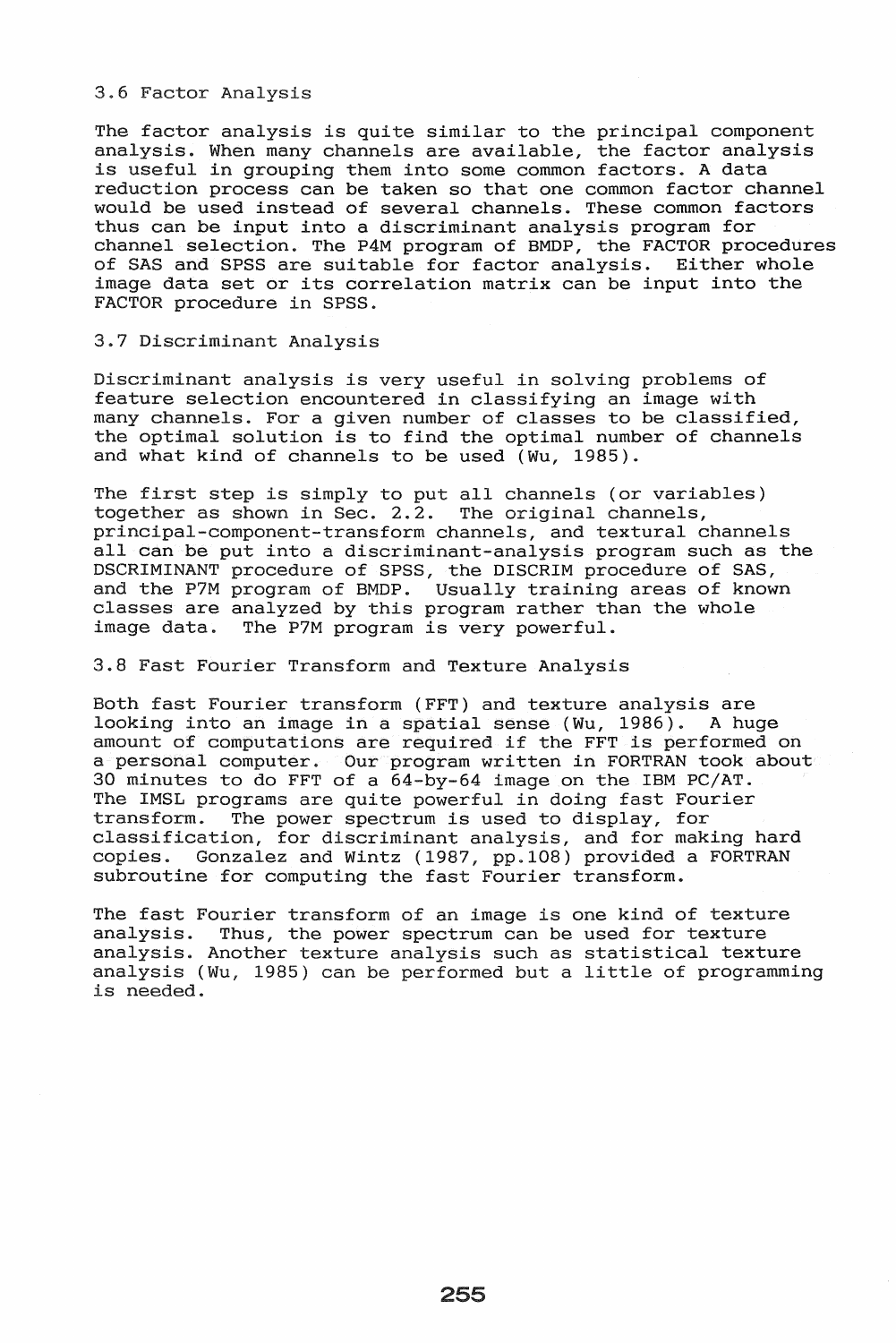### 4. CONCLUSIONS

An image processing system implemented to solve problems in remote sensing of natural resources has been developed, mainly for teaching, training, and research, at The National Chung Hsing University. This image processing system does exist every where and can be made easily. It can be configured as the way one likes. The users should pay attentions on how to modify those image processing procedures in order to perform image enhancement, classification, fast Fourier transform, principal component analysis, factor analysis, discriminant analysis and texture analysis. This system is still being expended to be more user friendly and more powerful.

### 5. ACKNOWLEDGMENTS

This work is a result of three remote sensing workshops sponsored in sequence by the Remote Sensing Planning Committee, Council of Agriculture and by the National Park Department of the Construction and Planning Administration, Ministry of Interior, Republic of China.

## 6. REFERENCES

Dixon, W. J. (chief editor) 1983. BMDP Statistical Software. University of California Press. 733 pages.

Gonzalez, R. C.; P. Wintz. 1987. Digital Image Processing. Addison-Wesley Publishing Company. pp. 100-109, 139-151.

IMSL Inc. 1985. IMSL User's Manual. IMSL Inc. Vol.2. pp. EIGRS-1 to EIGRS-3.

Marble, D. F. 1984. Geographic Information Systems: An Overview. PECORA 9 Proceedings of Spatial Information Technologies for Remote Sensing Today and Tomorrow. October 2-4, 1984, Sioux Falls, SD. pp. 18-24.

Norusis, M. J. 1986. SPSS/PC+ Advanced Statistics. SPSS Inc.

Norusis, M. J. 1987. SPSS/PC+: SPSS for the IBM PC/XT/AT. SPSS Inc.

Ryan, T. A.; B. I. Joiner; B. F. Ryan. 1976. MINITAB Student Handbook. Duxbury Press. 341 pages.

SAS Institute Inc. 1982a. SAS User's Guide: Statistics. SAS Institute Inc. 584 pages.

SAS Institute Inc. 1982b. SAS User's Guide: Basics. SAS Institute Inc. 923 pages.